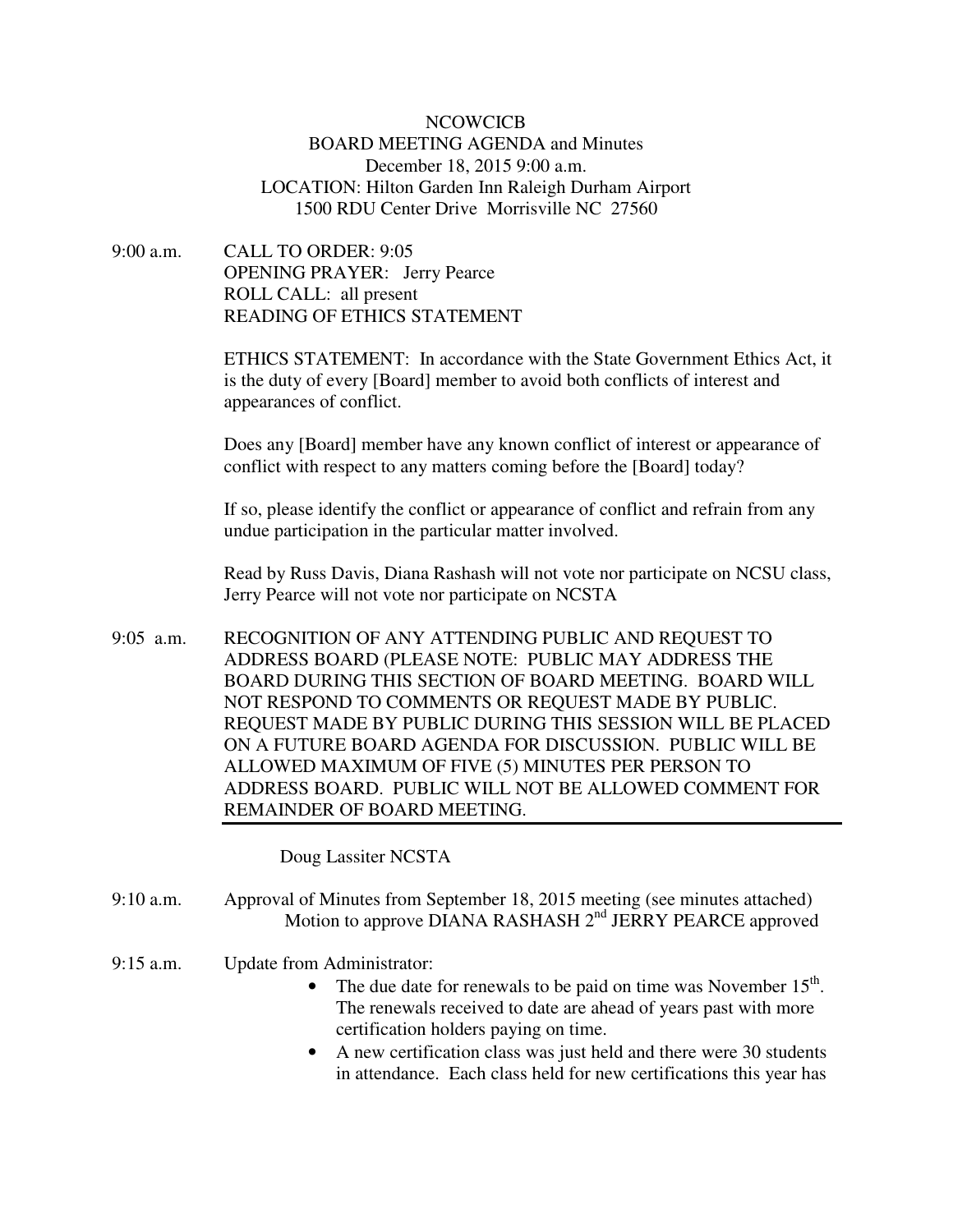had around 30 students so we are seeing more seeking certification than we have in past years.

• REMINDER Any Board member that has not taken the required Ethics training should do so immediately. Once you have taken the course please send me a copy of the completion certificate. Information for required Ethics training for Board members can be found at

http://www.ethicscommission.nc.gov/education/default.aspx

• The following is what the Ethics Commission records show regarding the Board member's Ethics Training:

| <b>Board Member</b>         | <b>Last Date Rcvd</b> | <b>Next Due Date</b> |
|-----------------------------|-----------------------|----------------------|
| <b>Russ Davis</b>           | 3/8/13                | 3/8/15               |
| <b>Russ Ayers</b>           | 11/30/15              | 11/30/17             |
| Jerry Pearce                | 6/12/15               | 6/12/17              |
| Diana Rashash               | 9/18/15               | 9/18/17              |
| <b>Glenn Hines</b>          | 4/9/14                | 4/9/16               |
| Jeff Knight                 | 6/25/13               | 6/25/15              |
| <b>Mark Brooks</b>          | 4/14/14               | 4/14/16              |
| <b>Walter James</b>         | 11/17/14              | 11/17/16             |
| <b>Adam Waters</b>          | 11/6/14               | 11/6/16              |
| Connie Stephens (EL) 4/7/15 |                       | 4/7/17               |
|                             |                       |                      |

If anyone believes their records are incorrect and they have proof of having taken the education course more recently, please contact Sue Lundberg, Education Attorney at 919-715-2071.

- End of the year reminder: SEI forms are due no later than April 15, 2015. These must be filed each year. If there are no changes and you file on time you should be able to use the short form. Once you have filed the SEI please send me notification that you have filed. This is the link for the SEI form and instructions: http://www.ethicscommission.nc.gov/sei/blankForm.aspx
- Please note the timeliness of your required education and filing of SEI is extremely important.
- Class Approval Request:

NCSU class approval request: Re-approval for all classes approved in 2015 Motion to approve, Jerry Pearce, 2<sup>nd</sup> Glenn Hines, approved NCSTA class approval request: Re-approval for regional classes held in 2015 Motion to approve Glenn Hines,  $2<sup>nd</sup>$  Jeff Knight, approved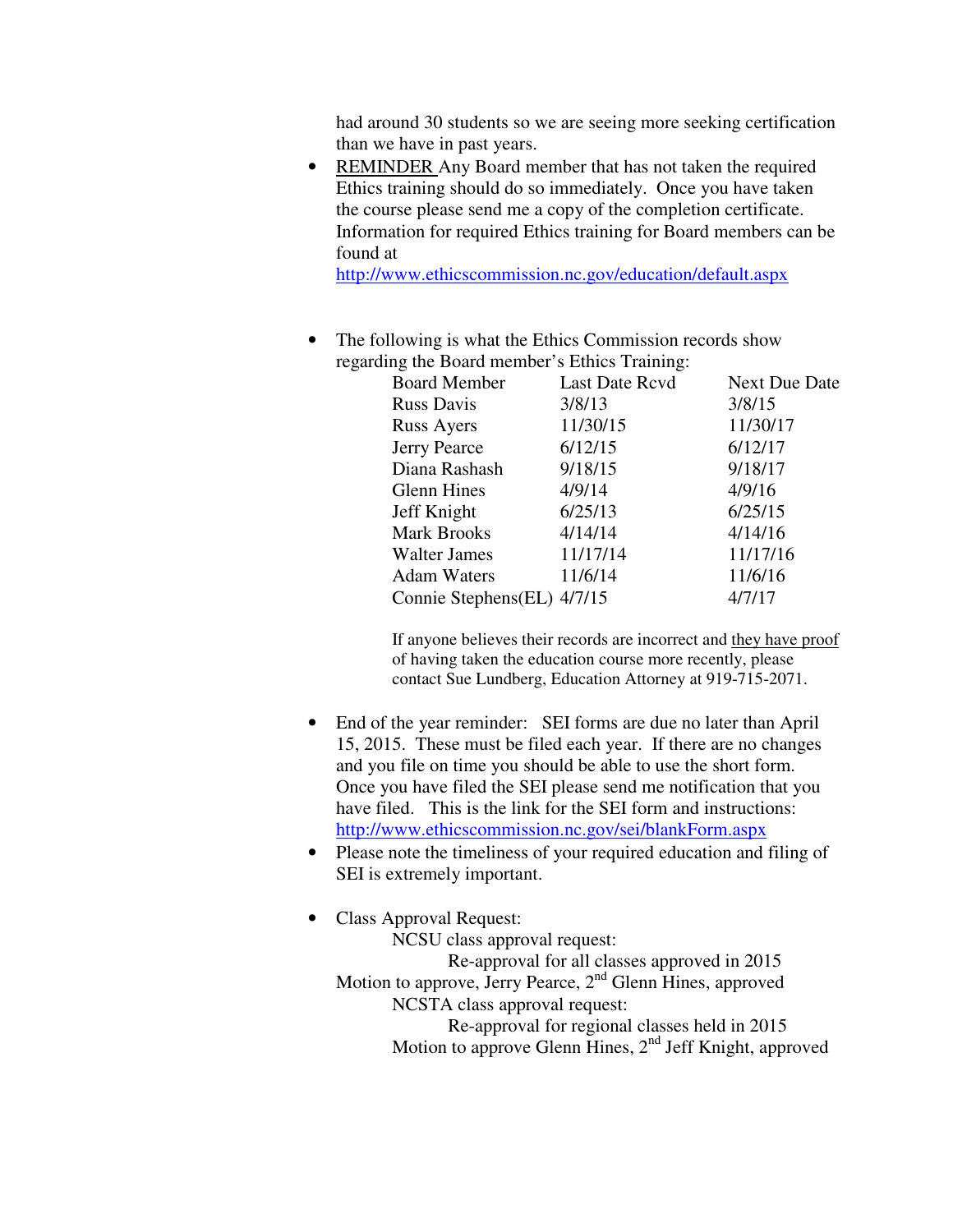Albermarle Regional Health class approval request: Re-approval for class approved in 2015 Motion to approve Diana Rashash, 2<sup>nd</sup> Jerry Pearce, approved Carteret County Environmental Health class approval request: Re-approval for class approved in 2015 Motion to approve Diana Rashash, 2<sup>nd</sup> Jeff Knight, approved Johnston County Annual Meeting class approval request: Re-approval for class approved in 2015 Motion to reapprove Jeff Knight,  $2<sup>nd</sup>$  Diana Rashash, approved Chatham County Annual Meeting class approval request: Re-approval for class approved in 2015 Motion to approve Jerry Pearce, 2<sup>nd</sup> Jeff Knight, approved Granville Vance County class approval request: Re-approval for class approved in 2015 Motion to approve Diana Rashash, 2<sup>nd</sup> Jeff Knight, approved

• New Rules: The rules adopted by the Board at the September meeting were approved by RCC at the November meeting with an effective date of 1/1/16. There were some wording changes made by RCC however the intent of the rules remained. A clean copy of these rules is attached to the agenda A copy of the new rules will be mailed to each certification holder and a revised inspection form will be mailed to each inspector reflecting the changes. These will be mailed prior to effective date of 1/1/16.

With these rules the question has come up "will an electronic signature be accepted" Considering the tech world we live in acceptance of an electronic signature should not pose a problem

Rule as written does not require signature only written permission and may come in several formats. Much discussion held.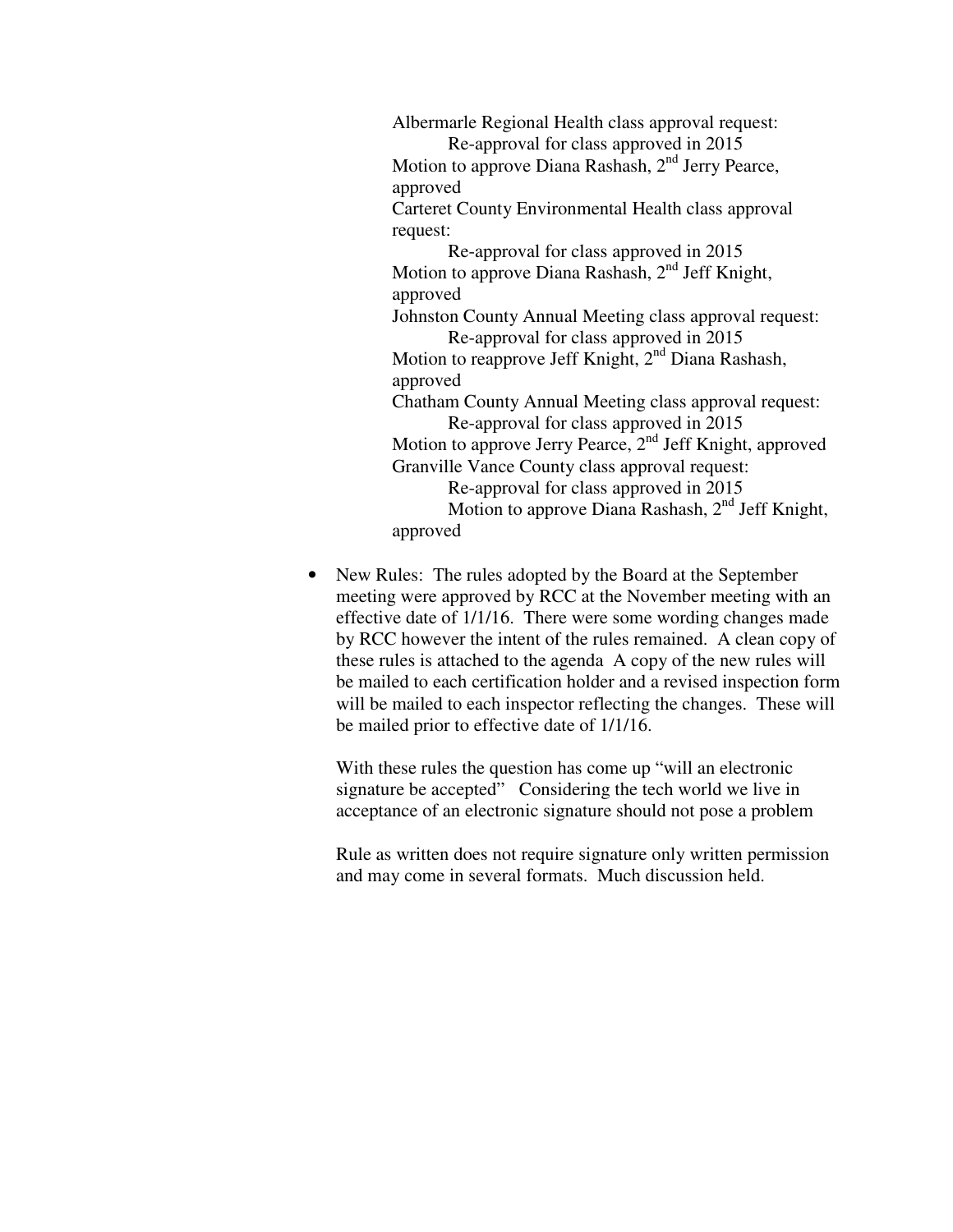| $10:15$ a.m. | Treasurer's Report by Jerry Pearce, Treasurer                                                                                                                                                                          |                |  |  |
|--------------|------------------------------------------------------------------------------------------------------------------------------------------------------------------------------------------------------------------------|----------------|--|--|
|              | Financial Report as of October 31, 2015                                                                                                                                                                                |                |  |  |
|              | Monies on hand:                                                                                                                                                                                                        |                |  |  |
|              | North State Bank Operating Account                                                                                                                                                                                     | \$53,368.21    |  |  |
|              | <b>Capital Bank Operating Account</b>                                                                                                                                                                                  | \$110,253.96   |  |  |
|              | Select Bank*                                                                                                                                                                                                           | \$234,602.82   |  |  |
|              | Bank of Oak Ridge*                                                                                                                                                                                                     | \$231,481.83   |  |  |
|              | Sound Bank*                                                                                                                                                                                                            | \$203,680.83   |  |  |
|              | New Bridge Bank*                                                                                                                                                                                                       | \$202,113.53   |  |  |
|              | <b>Total Monies on hand</b>                                                                                                                                                                                            | \$1,035,501.18 |  |  |
|              | (*CD held for future enforcement)                                                                                                                                                                                      |                |  |  |
|              | See detailed YTD Financial Report Attached                                                                                                                                                                             |                |  |  |
|              | A new operating account with Capital Bank was opened. This account will have<br>not service charge fees. The North State Bank Operating Account Balance is<br>being transferred into a CD held for future enforcement. |                |  |  |
|              | Motion to approve Jeff Knight, 2 <sup>nd</sup> Walter James, approved                                                                                                                                                  |                |  |  |
| $10:30$ a.m. | Board shall enter Closed Session for discussion of complaints received<br>Notes:                                                                                                                                       |                |  |  |
|              | Motion to enter Diana Rashash, 2 <sup>nd</sup> Walter James, approved                                                                                                                                                  |                |  |  |

11:00 a.m. Board shall re-enter regular session Motion to re-enter regular session Walter James,  $2<sup>nd</sup>$  Diana Rashash, approved Status of complaints from previous meeting: Letters have been sent and certification holders are within the period to request hearing or accept Board decision. If hearings are requested Board will be notified of potential hearing dates

 THE FOLLOWING COMPLAINTS WERE DISCUSSED IN CLOSED SESSION: Complaint number: 10150101 send to Anna for prosecution, letter to certified person with admission of guilt Complaint number: 12100101 order investigation Complaint number: 11201501 no violation found, send to Anna to write letter stating such Motion to accept above decisions made in closed session Jerry Pearce,  $2<sup>nd</sup>$  Walter James

11:15 a.m. Other Business: Update from Counsel Anna Choi Files for complaints received shortly after meeting of Board and documents are reviewed by Exec Director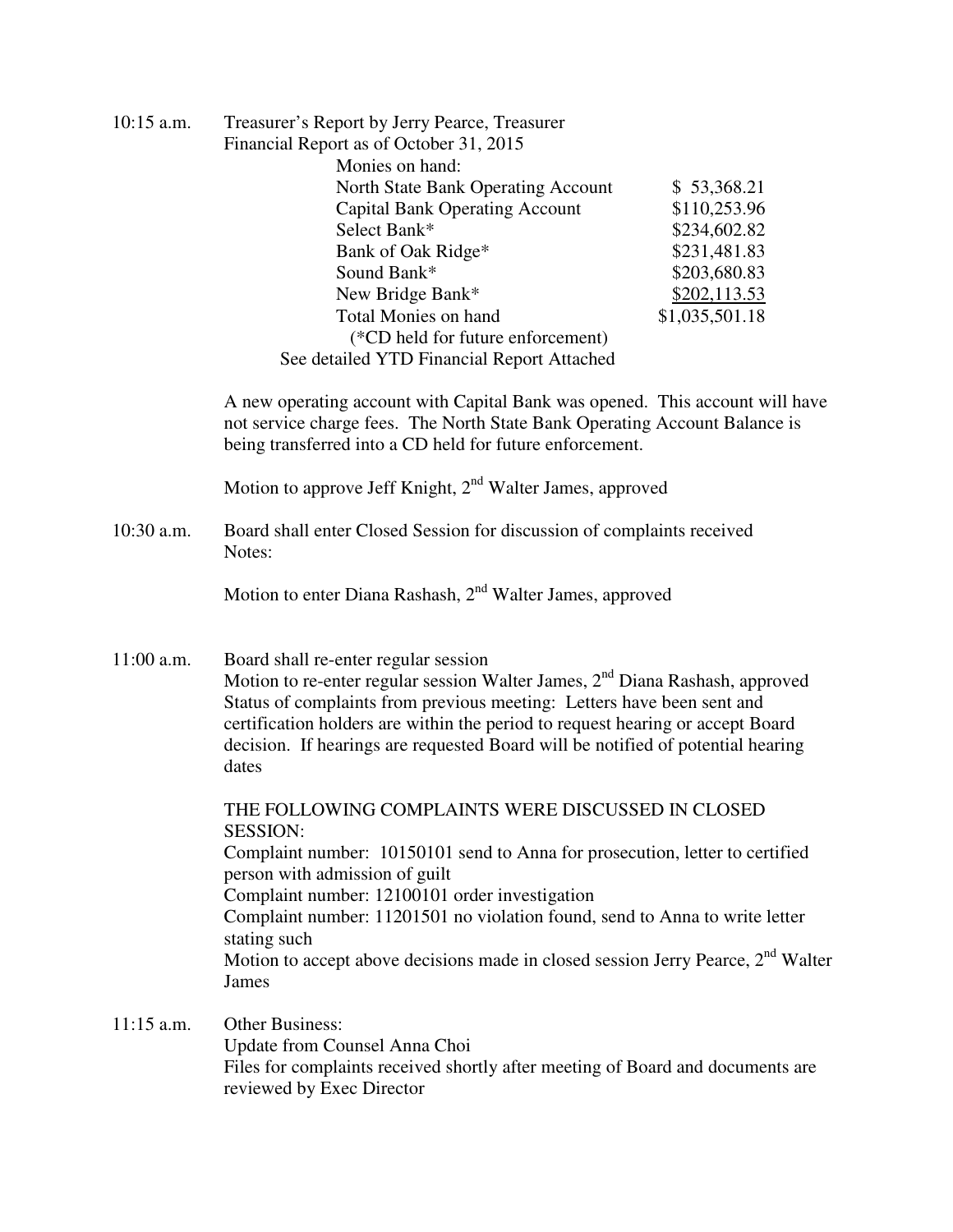Some injunctions take some time to process due to service issues

Gave update on PED Evaluation there is a new committee has been formed (APO) which meets only outside of session, they meet January  $5<sup>th</sup>$  Anna will be attending this meeting

Anna will send me revised power point on training and will be sent out to the Board

Next scheduled Board meetings will be May 13, 2016 and December 9 2016 in Raleigh

12:00 p.m. Adjourn Meeting motion to adjourn Walter James, 2<sup>nd</sup> Jerry Pearce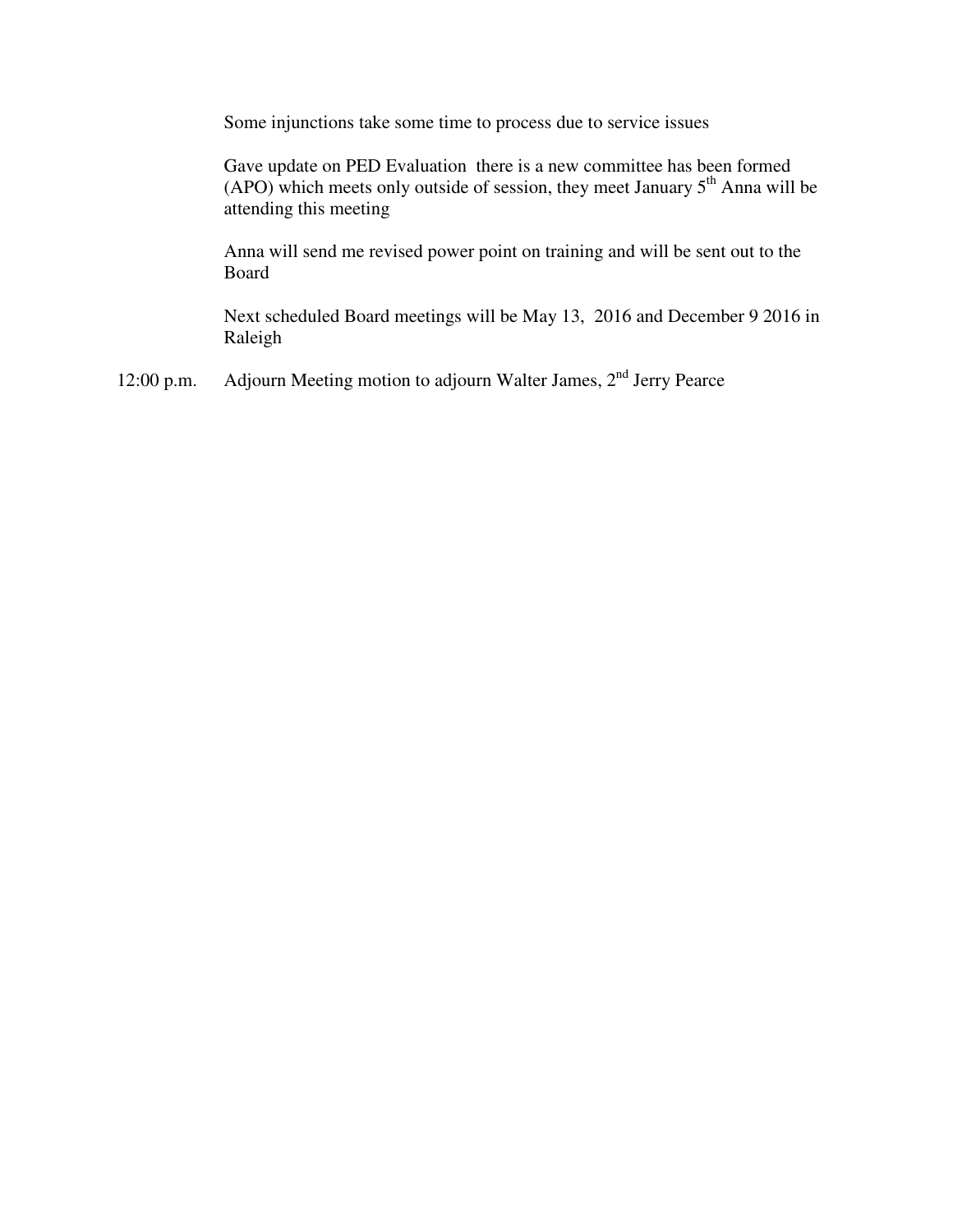Monies on hand:

| \$53,368.21    |
|----------------|
| \$110,253.96   |
| \$234,602.82   |
| \$231,481.83   |
| \$203,680.83   |
| \$202,113.53   |
| \$1,035,501.18 |
|                |
|                |

| YTD Receipts**            |                    |
|---------------------------|--------------------|
| Fees Received             | \$76,275           |
| Interest Income           | \$1,228            |
| <b>Total Receipts</b>     | \$77,503           |
| YTD Expenditures**        |                    |
| Postage                   | \$<br>1,978        |
| Printing                  | \$<br>4,773        |
| Travel - Board            | \$<br>1,971        |
| Travel – Staff            | 1,017<br>\$        |
| Telephone                 | \$<br>2,094        |
| Misc Expense              | \$<br>100          |
| <b>Bank Charges</b>       | \$<br>163          |
| Accounting                | \$11,250           |
| <b>Contract Labor</b>     | \$24,266           |
| Office Expense            | 252<br>\$          |
| Depreciation              | \$<br>176          |
| Investigations            | \$<br>2,212        |
| Legal Fees                | <u>\$</u><br>5,491 |
| <b>Total Expenditures</b> | \$<br>55,743       |
|                           |                    |

(\*\*Fiscal year runs July  $1 -$  June  $30<sup>th</sup>$ )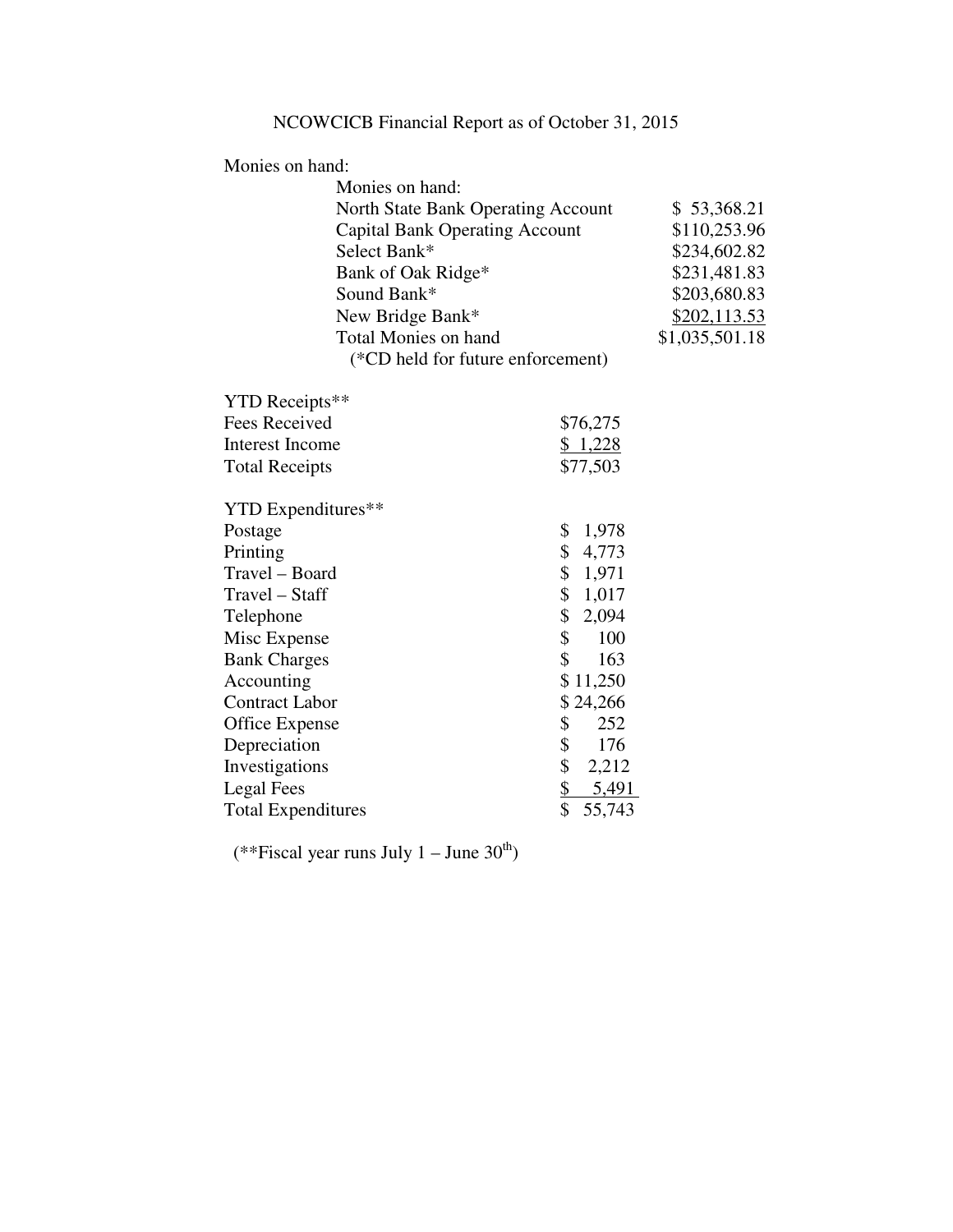# CHAPTER 39 - ON-SITE WASTEWATER CONTRACTORS AND INSPECTORS CERTIFICATION BOARD

## **SECTION .0100 - DUTIES AND DEFINITIONS**

#### **21 NCAC 39 .0101 DEFINITIONS**

In addition to the terms defined in Article 5 of Chapter 90A of the General Statutes, the following definitions apply to the rules in this Chapter:

- (1) "Ancillary" means an on-site wastewater system that is included in a primary construction project.
- (2) "Building being constructed" means primary construction of a site-built single family residence.
- (3) "College course" means a semester unit or quarter unit based instruction given at a college or university that is relevant to on-site wastewater contractor or inspector activities, and is preapproved by the board as set out in Rule .0603 of this Chapter.
- (4) "Course or Activity" means any course or activity with a clear purpose and objective that will maintain, improve, or expand skills and knowledge relevant to the practice of on-site wastewater contractor or inspector activities and pre-approved by the board.
- (5) "Personally supervise" means to direct and control all on-site wastewater contractor or inspector activities during the time those activities are being conducted.
- (6) "Professional development hour" or "PDH" means an hour of instruction or presentation and is the basic unit of credit for all courses or activities related to satisfying continuing education requirements.
- (7) "Repair" means construction activity or alteration to an existing on-site wastewater system that is necessary to comply with a Construction Authorization for a repair permit issued by the Local Health Department.
- (8) "Wastewater Treatment Facility" as defined in G.S. 90A-71(8).

*History Note: Authority G.S. 90A-71; 90A-72; 90A-74; Eff. February 1, 2011; Amended Eff. January 1, 2016; January 1, 2013.* 

#### **SECTION .0300 - ONSITE WASTEWATER CONTRACTOR OR INSPECTOR FEES**

## **21 NCAC 39 .0301 SCHEDULE OF CERTIFICATION FEES**

(a) Application fees are:

| Grade Level                   |            | <b>Initial Fee</b> | Renewal Fee |
|-------------------------------|------------|--------------------|-------------|
|                               |            | \$150.00           | \$75.00     |
|                               |            | \$200.00           | \$75.00     |
| Ш                             |            | \$250.00           | \$75.00     |
| <b>IV</b>                     |            | \$300.00           | \$75.00     |
| <b>Inspector Certificate</b>  |            | \$200.00           | \$75.00     |
| Combination                   | Contractor | of<br>Sum          | \$125.00    |
| Certification Grade Level and |            | individual fees    |             |
| <b>Inspector Certificate</b>  |            |                    |             |

(b) Application fees shall not be pro-rated.

(c) The fee for re-instatement of a revoked or suspended certification is five hundred dollars (\$500.00).

(d) The fee for certificate replacement or duplication is twenty-five dollars (\$25.00).

(e) The fee for late renewal is twenty-five dollars (\$25.00). This fee is charged if the renewal request is received after December 31.

(f) The fee for each returned check is twenty-five dollars (\$25.00).

0All fees are non-refundable.

*History Note: Authority G.S. 25-3-506; 90A-72(a); 90A-74; 90A-75; 90A-77(f); 90A-78(b); Eff. February 1, 2011;*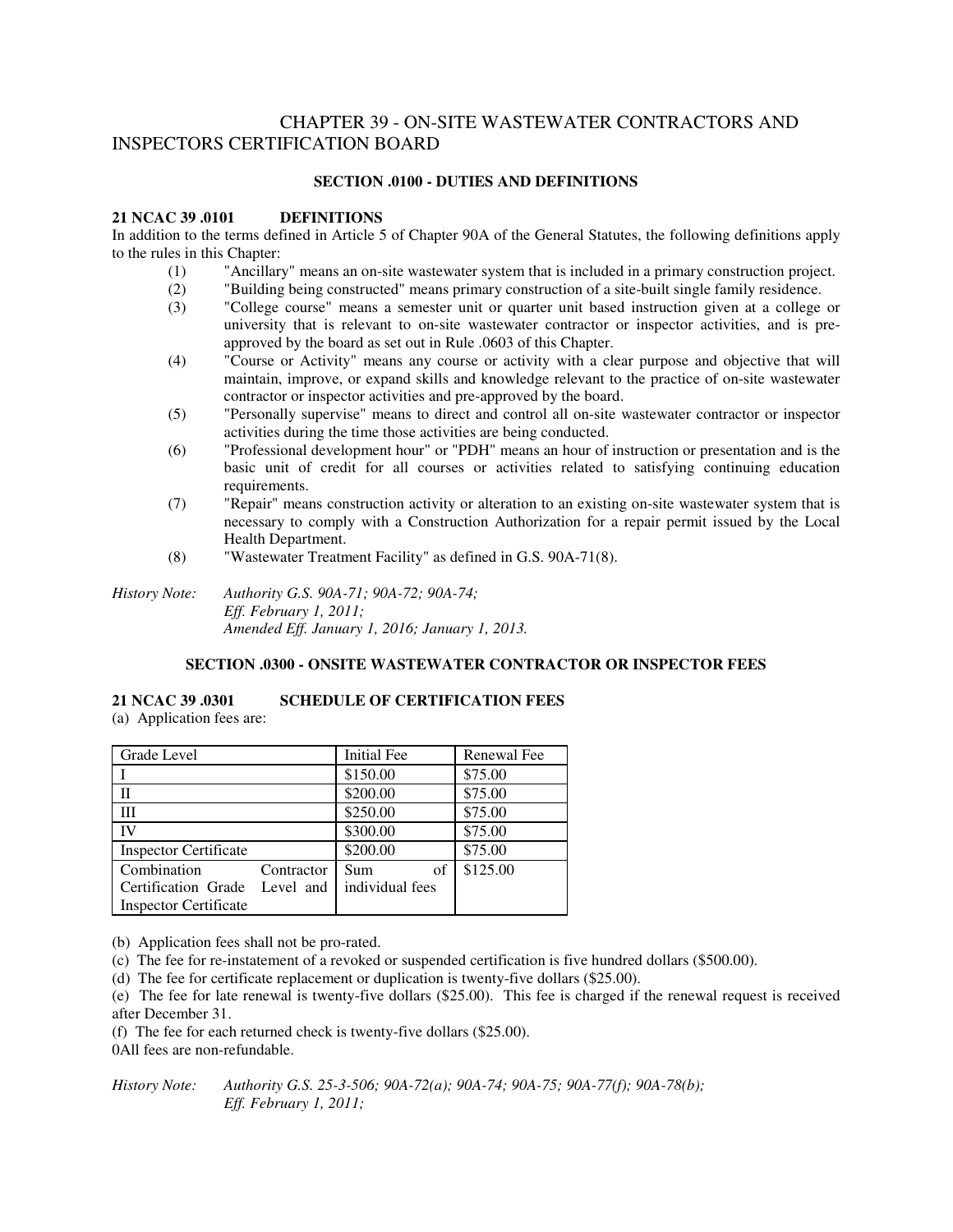*Amended Eff. January 1, 2016.* 

### **SECTION .0400 - CERTIFICATION BY EXAMINATION**

#### **21 NCAC 39 .0401 ON-SITE WASTEWATER CONTRACTOR OR INSPECTOR EXAMINATIONS**

(a) On-site wastewater contractor or inspector examinations shall be comprehensive examinations that are standardized statewide.

(b) The exam questions shall be based on the grade levels.

(c) Combination certification shall require taking and passing the individual component exams.

(d) A grade on the examination of 70 percent or more shall be passing. Results of the examination shall be reported as either passing or failing.

*History Note: Authority G.S. 90A-72; 90A-74; 90A-77; Eff. February 1, 2011; Amended Eff. January 1, 2016.* 

### **SECTION .0600 - CONTINUING EDUCATION REQUIREMENTS**

#### **21 NCAC 39 .0601 REQUIREMENTS**

(a) Every certified on-site wastewater contractor or inspector shall obtain Professional Development Hours (PDH) units during the renewal period as described in the following table:

| Level            | Annual PDH Units |
|------------------|------------------|
|                  | Required         |
|                  | 3                |
| П                | 3                |
| Ш                | 6                |
| IV               | 6                |
| Inspector        | 6                |
| Combination      | 6                |
| Contractor Grade |                  |
| Level<br>and     |                  |
| Inspector        |                  |

(b) The certified on-site wastewater contractor or inspector shall select courses and activities that have been approved as set out in 21 NCAC 39 .0602.

(c) Professional Development Hours (PDH) shall be accepted by the Board for approved courses pursuant to 21 NCAC 39 .0603. Hours for all other courses shall be submitted by providers to the Board for approval pursuant to 21 NCAC 39 .0602. If not approved, no PDH shall be granted for the course.

(d) The class provider or authorized representative of the class provider shall certify that each class attendee was present for at least 85 percent of the class. Any attendee present for less time shall not receive credit for the class.

*History Note: Authority G.S. 90A-72; 90A-74; 90A-77; 90A-78; 90A-79; Eff. February 1, 2011; Amended Eff. January 1, 2016; January 1, 2013.* 

#### **21 NCAC 39 .0602 APPROVAL OF CONTINUING EDUCATION COURSES**

(a) All continuing education courses shall be approved by the Board before PDH can be granted.

(b) All continuing education courses shall be approved on an annual basis.

(c) The Board shall approve courses that instruct on on-site wastewater contractor or inspector activities and the use of on-site wastewater contractor or inspector equipment, products, and materials. The Board shall determine that courses and activities contain a clear purpose and objective and result in the maintenance, improvement, or expansion of skills and knowledge related to the practice of on-site wastewater contractor or inspector activities. Providers may request approval of courses or activities from the Board by obtaining and completing a form available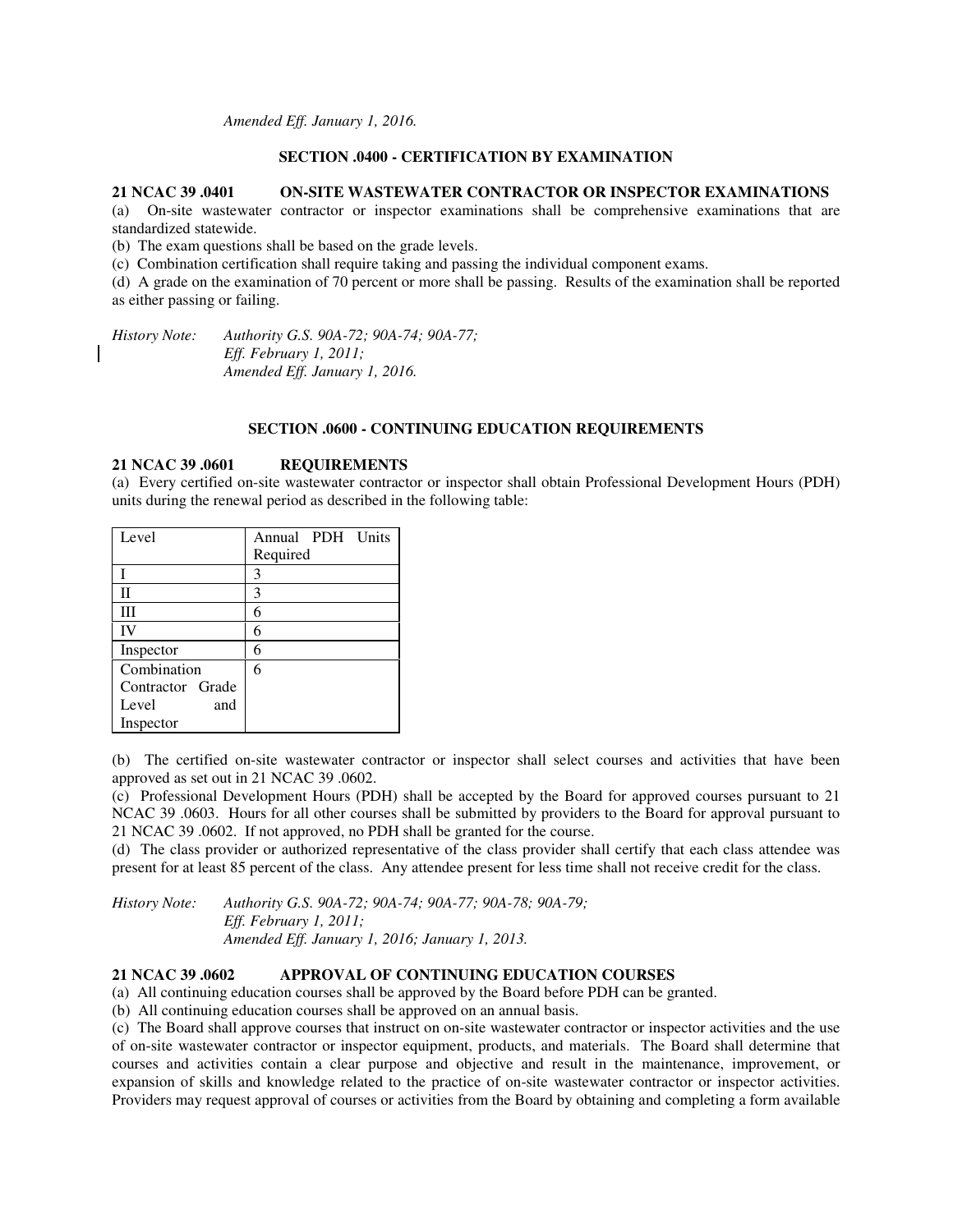on the Board's website (www.ncowcicb.info) or by a written request to the Board that provides the following information:

- (1) Course content;
- (2) Course schedule;
- (3) Level of instruction provided (Level 1, 2, 3, 4, Inspector, or level 4/Inspector); Combination Contractor Grade Level and Inspector);
- (4) Qualifications of instructors (including both education and experience); and
- (5) Materials provided, field experiences, and other activities available in connection with the course(s).

*History Note: Authority G.S. 90A-72; 90A-74; 90A-77; 90A-78; 90A-79; Eff. February 1, 2011; Amended Eff. January 1, 2016.* 

## **SECTION .0700 - PROCEDURES FOR DISCIPLINARY ACTIONS**

## **21 NCAC 39 .0701 REVOCATION, OR SUSPENSION OF CERTIFICATION**

(a) The Board may revoke or suspend the certification of an on-site wastewater contractor or inspector in accordance with the provisions of G.S. 90A-80, 90A-81 and Article 3A of Chapter of 150B of the NC General Statutes. For holders of the Combination Contractor Grade Level and Inspector certifications, the Board may revoke or suspend either or both certifications.

(b) A certificate holder may relinquish a certificate by submission to the Board of the original certificate and a notarized statement of relinquishment.

(c) The Board may restrict the certificate of an on-site wastewater contractor or inspector. Written notice of the restriction shall be delivered in accordance with the provisions of service in G.S. 150B-42. A copy of the letter shall be kept in the on-site wastewater contractor or inspector's file. The on-site wastewater contractor or inspector shall be given the opportunity to put a letter of rebuttal into the file. The letter shall be received by the Board within 30 days of receipt of the written notice.

*History Note: Authority G.S. 90A-72; 90A-74; 90A-80; 90A-81; Eff. February 1, 2011; Amended Eff. January 1, 2016.* 

## **SECTION .0800 – ONSITE WASTEWATER CONTRACTOR OR INSPECTORS CODE OF ETHICS**

#### **21 NCAC 39 .0801 CODE OF ETHICS**

(a) Contractors and inspectors shall at all times recognize their primary obligation is to protect the public in the performance of their professional duties and shall conduct the practice of those duties in a manner that protects the public health, safety and welfare.

(b) Opinions expressed by contractors and inspectors in the discharge of their duties shall only be based on their education and experience.

(c) Neither a contractor nor an inspector shall disclose any information about the results of an inspection without the approval of the client for whom the inspection was performed, or the client's designated representative, except as required by law.

(d) No contractor or inspector shall accept compensation or any other consideration from more than one interested party for the same service without the consent of all interested parties.

(e) No contractor or inspector shall accept or offer commissions or allowances, directly or indirectly, from or to other parties dealing with the client in connection with work for which the licensee is responsible.

(f) No contractor or inspector shall provide an appraisal nor express an opinion of the market value of the inspected property during an inspection or in the inspection report.

(g) Before the execution of a contract to perform an on-site wastewater system inspection, an inspector shall disclose to the client any interest the inspector has in a business that may affect the client. No licensee shall allow his or her interest in any business to affect the quality or results of the inspection work that the inspector may be called upon to perform.

(h) Before the execution of a contract to perform an on-site wastewater system installation, a contractor shall disclose to the client any interest a contractor has in a business that may affect the client. No licensee shall allow his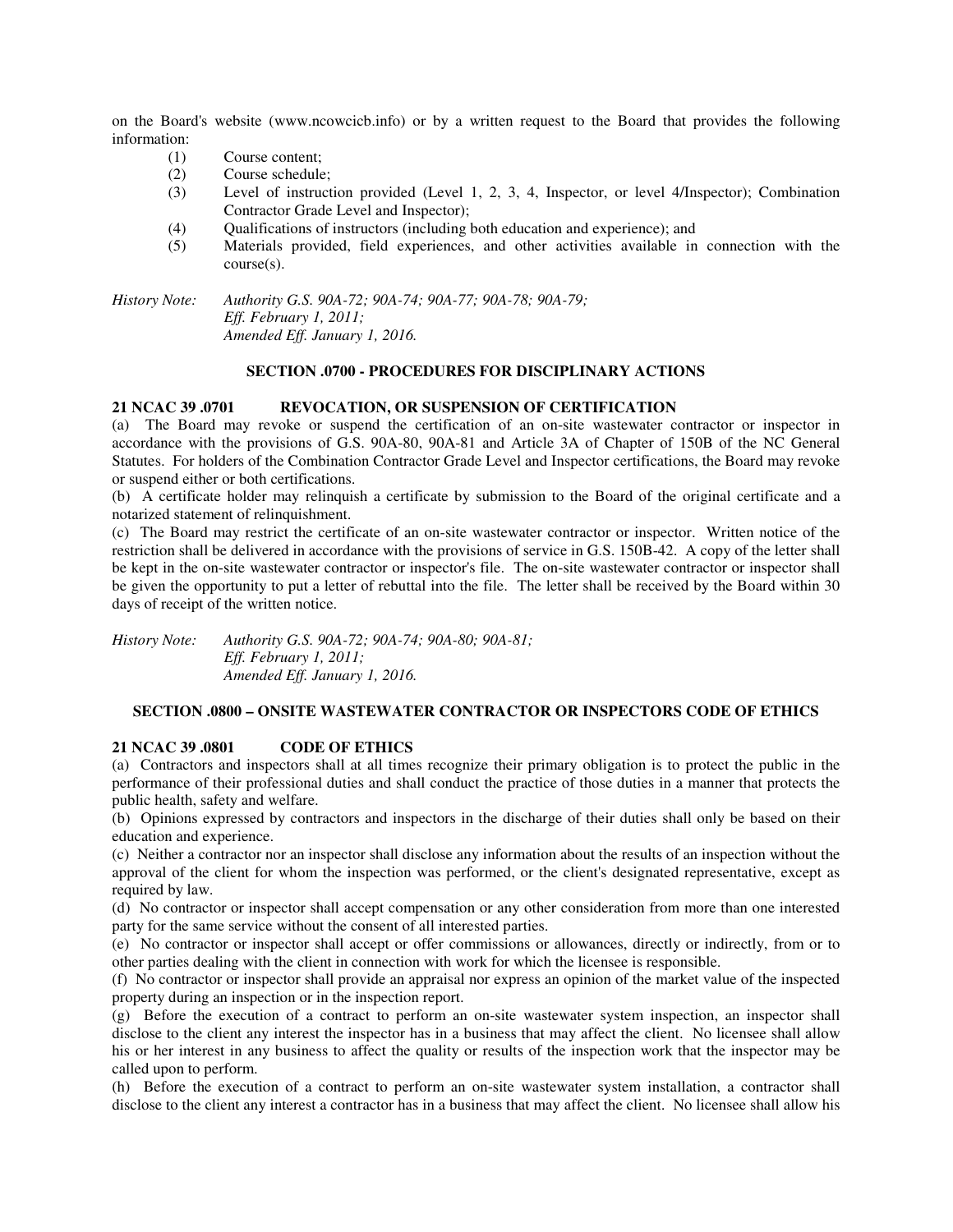or her interest in any business to affect the quality or results of the installation work that the contractor may be called upon to perform.

(i) Contractors shall not knowingly or willfully install a non-permitted system.

(j) Contractors shall not knowingly or willfully install a system or any part of a system other than what is specified in the permit by the local health department.

(k) Contractors and inspectors shall not engage in false or misleading advertising, documentation, and reporting or otherwise misrepresent any matters to the public.

(l) Contractors and inspectors shall discharge their duties in accordance with Article 5 of Chapter 90A of the North Carolina General Statutes and the rules of the Board.

(m) No inspector shall subcontract with another inspector for an on-site wastewater system inspection without the knowledge and signed consent of the client.

(n) The contractor of record shall be the responsible party for the on-site wastewater system installation or repair.

*History Note: Authority G.S. 90A-72; 90A-74; Eff. November 1, 2011; Amended Eff. January 1, 2016.* 

## **21 NCAC 39 .1002 GENERAL REQUIREMENTS**

Inspectors shall:

- (1) Provide a written contract, signed by the client or client's representative, before the on-site wastewater system inspection is performed that:
	- (a) States that the on-site wastewater system inspection is conducted in accordance with Rules .1004, .1005, and .1006 of this Section; and
	- (b) Describes what services shall be provided and their cost.
- (2) Obtain written permission from the owner or owner's representative to perform the inspection.
- (3) Inspect readily openable and accessible installed systems and components listed in this Section.
- (4) Submit a written report to the client or client representative within 10 business days of the inspection that:
	- (a) Describes those systems and components required to be described in Rules .1005 through .1006 of this Section;
	- (b) States which systems and components designated for inspection in this Section have been inspected, and state any systems or components designated for inspection that were not inspected, and the reason for not inspecting. Failure to locate the system or components for inspection or "could not locate" shall not be the same as "not visible." If the system or component is not located, the written report shall state the failure to locate the system or components for inspection or "could not locate;"
	- (c) States any systems or components inspected that do not function as intended or harm the wastewater treatment system;
	- (d) States whether the condition reported requires repair or subsequent observation, or warrants further evaluation by the local health department. The statements shall describe the component or system and how the condition is defective, explain the consequences of the condition, and refer the recipient to the local health department or a certified on-site wastewater contractor; and
	- (e) States the name, license number, and signature of the certified inspector.
- (5) Maintain records for a period of seven years.

*History Note: Authority G.S. 90A-71; 90A-72; 90A-74; Eff. October 1, 2011; Amended Eff. January 1, 2016; April 1, 2014.* 

#### **21 NCAC 39 .1004 GENERAL EXCLUSIONS**

(a) Inspectors shall not be required to report on:

- (1) Life expectancy of any component or system;
- (2) The causes of the need for a repair;
- (3) The methods, materials, and costs of corrections;
- (4) The suitability of the property for any specialized use;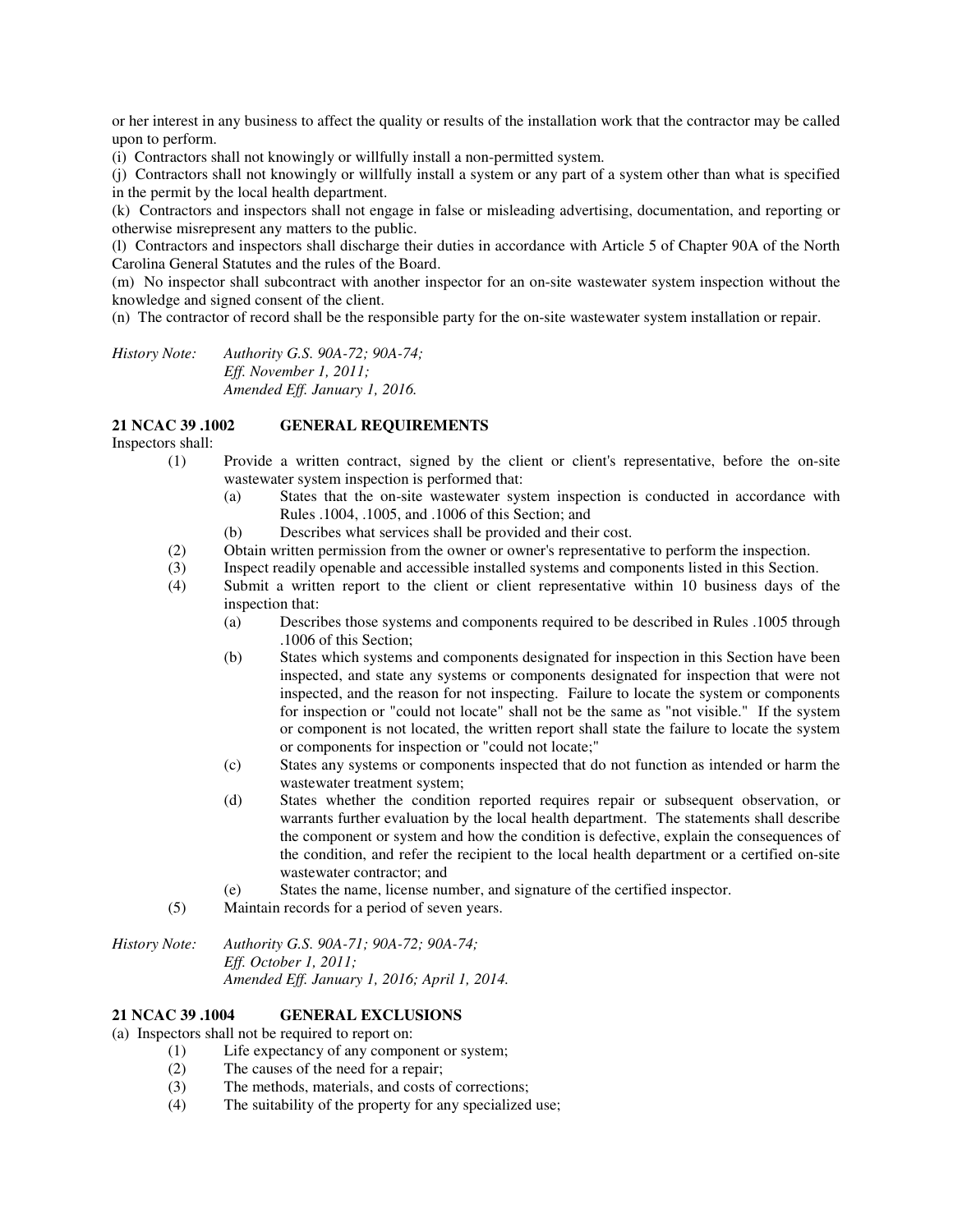- (5) The market value of the property or its marketability;<br>(6) The advisability or inadvisability of purchase of the p
- The advisability or inadvisability of purchase of the property; or
- (7) Normal wear and tear to the system.
- (b) Inspectors shall not be required to:
	- (1) Identify property lines;
	- (2) Offer warranties or guarantees of any kind;
	- (3) Calculate the strength, adequacy, or efficiency of any system or component;
	- (4) Operate any system or component that does not respond to normal operating controls;
	- (5) Move excessive vegetation, structures, personal items, panels, furniture, equipment, snow, ice, or debris that obstruct access to or visibility of the system and any related components;
	- (6) Determine the presence or absence of any suspected adverse environmental condition or hazardous substance, including toxins, carcinogens, noise, and contaminants in the building or in soil, water, and air;
	- (7) Determine the effectiveness of any system installed to control or remove suspected hazardous substances;
	- (8) Predict future condition, including failure of components;
	- (9) Project operating costs of components;
	- (10) Evaluate acoustical characteristics of any system or component; or
	- (11) Inspect equipment or accessories that are not listed as components to be inspected in this Section.
- (c) Inspectors and Contractors shall not:
	- (1) Offer or perform any act or service contrary to Article 5 of G.S. 90A or the rules of this Chapter; or
	- (2) Offer or perform engineering, architectural, plumbing, electrical, pesticide or any other job function requiring an occupational license in the jurisdiction where the inspection, installation, or repair is taking place, unless the on-site wastewater system inspector or contractor holds a valid occupational license in that field, in which case the inspector or contractor shall inform the client that the inspector or contractor is so licensed.

*History Note: Authority G.S. 90A-72; 90A-74; Eff. October 1, 2011; Amended Eff. January 1, 2016.* 

## **21 NCAC 39 .1006 MINIMUM ON-SITE WASTEWATER SYSTEM INSPECTION**

- (a) The inspector shall obtain, evaluate, describe, or determine the following during the inspection:
	- (1) Advertised number of bedrooms as stated in the realtor Multiple Listing Service information or by a sworn statement of owner or owner's representative; and
		- (2) Designed system size (gallons per day or number of bedrooms) as stated in available local health department information, such as the current operation permit or the current repair permit.
- (b) The inspector shall obtain, evaluate, describe, or determine the following during the inspection:
	- (1) Requirement for a certified subsurface water pollution control system operator pursuant to G.S. 90A-44, current certified operator's name, and most recent performance, operation and maintenance reports (if applicable and available);
	- (2) Type of water supply, such as well, spring, public water, or community water;
	- (3) Location of septic tank and septic tank details:
		- (A) Distance from house or other structure;
			- (B) Distance from well, if applicable;
			- (C) Distance from water line, if applicable and readily visible;
			- (D) Distance from property line, if said property lines are known;
			- (E) Distance from finished grade to top of tank or access riser;
			- (F) Presence and type of access risers;
			- (G) Condition of tank lids;
			- (H) Condition of tank baffle wall;
			- (I) Water level in tank relative to tank outlet;
			- (J) Condition of outlet tee;
			- (K) Presence and condition of outlet filter, if applicable;
			- (L) Presence and extent of roots in the tank;